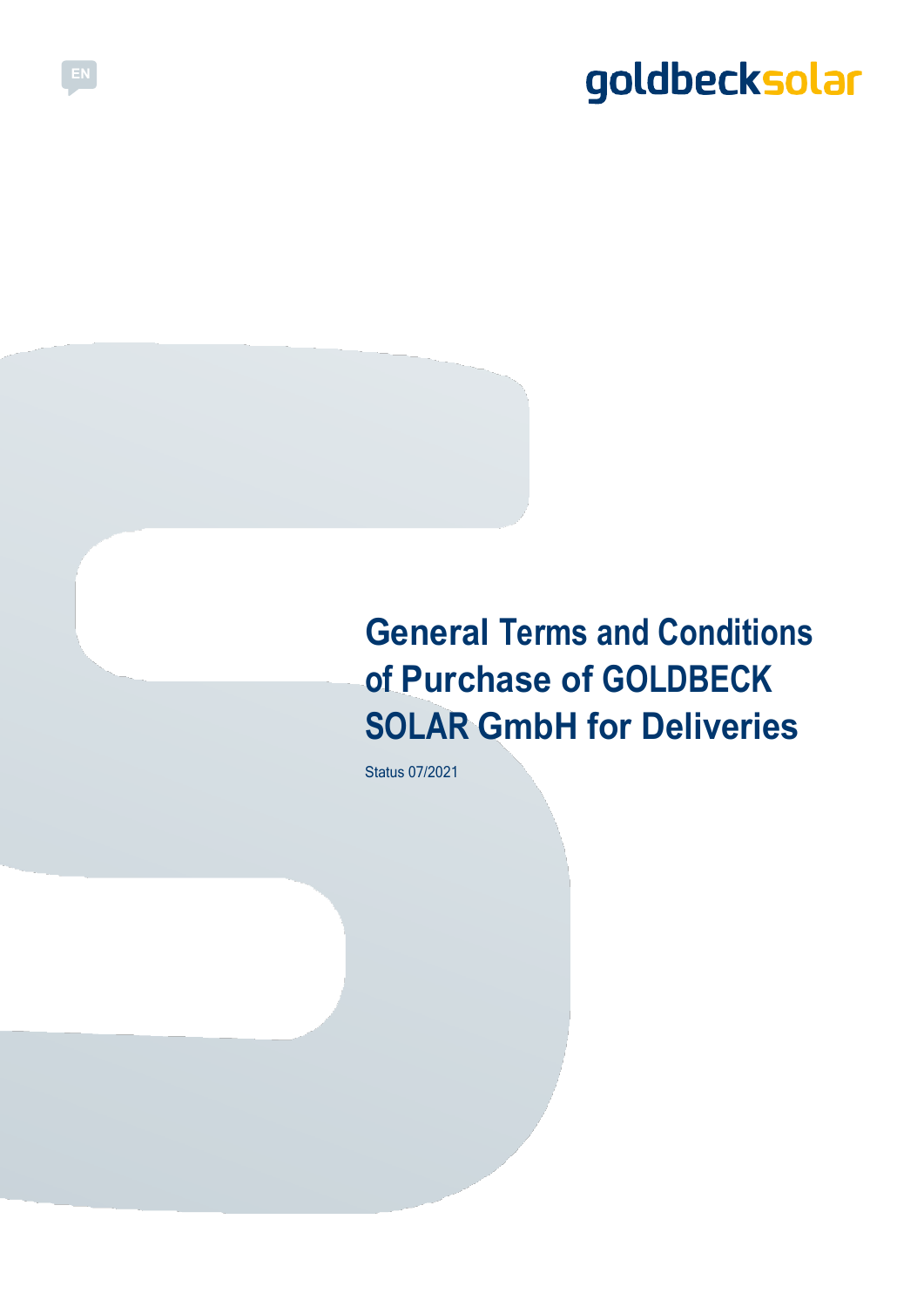### **General Terms and Conditions of Purchase of GOLDBECK SOLAR GmbH (hereinafter referred to as GOLDBECK SOLAR) for Deliveries, Status 07/2021**

These general terms and conditions of purchase shall apply exclusively to all current and future delivery and work supply contracts between GOLDBECK SOLAR and the supplier. Deviating, conflicting or supplementary general terms and conditions of the supplier shall not be valid, even if they are not expressly contradicted, unless GOLDBECK SOLAR expressly agrees to their validity in writing.

#### **§ Conclusion1 of contract, basis of contract**

1.1. An order including these General Terms and Conditions of Purchase may be placed verbally, in writing or in text form. If the order is not placed under inclusion of these General Terms and Conditions of Purchase, GOLDBECK SOLAR shall be entitled to effectively include these General Terms and Conditions of Purchase by way of the order or order confirmation or in the commercial letter of confirmation.

1.2. In case of contradictions between different parts of the contract or within them, the higher value delivery shall be deemed to be owed. GOLDBECK SOLAR may at any time demand a change of the delivery items or the agreed delivery circumstances (including delivery time and place of delivery) and additional deliveries in connection with the order on the terms and conditions of the contract including the agreed discounts. Changes in the type and scope of the delivery items require the written order or confirmation of GOLDBECK SOLAR. In case of changes of the delivery items or delivery circumstances, the parties shall strive for an agreement on the additional or reduced costs before delivery. However, GOLDBECK SOLAR shall be entitled to order changes and extensions of the scope of delivery at any time even without prior agreement on the additional or reduced costs as far as the changes or extensions are not unreasonable for the supplier. Reasons for a possible unreasonableness are to be explained by the supplier immediately, at the latest, however, 1 week after the change or extension order. After expiry of the deadline the

Supplier with corresponding claims precluded.

1.3. The supplier assures compliance with the GOLD-BECK SOLAR compliance guidelines (https://goldbecksolar.com/wp-content/uploads/2020/06/goldbecksolar\_compliance\_guideline\_en.pdf).

Insofar as the Employee Posting Act, the Collective Bargaining Act or the Minimum Wage Act (together hereinafter referred to as the "Special Labor Laws") apply, the following provisions shall apply:

(i) The Supplier undertakes to observe the Special Labor Laws and to ensure compliance therewith by its employees, its officers and its bodies as well as by third parties commissioned or employed by it;

(ii) the supplier shall indemnify GOLDBECK SOLAR from any liability or obligation towards third parties due to a violation of one of the Special Labor Laws by the contractor, his employees, officers, organs or a third party commissioned or employed by him, including without limitation fines, fees and costs; except for cases of intentional action by GOLDBECK SOLAR;

(iii) in case of a violation of one of the special labor laws by the supplier, his employees, executives, organs or by a third party commissioned or employed by him, GOLDBECK SOLAR shall be entitled to withdraw from the contract or, at the discretion of GOLDBECK SOLAR, to terminate the contract with immediate effect; and

(iv) in case GOLDBECK SOLAR has reason to suspect that the supplier or his employees, executives, organs or a third party commissioned or employed by him violates one of the Special Labor Laws, the supplier shall prove compliance with these laws by suitable means. These shall include, without limitation, the provision of payroll records or time accounts (in pseudonymous form) or the submission of similarly meaningful documents proving compliance with the Special Labor Laws.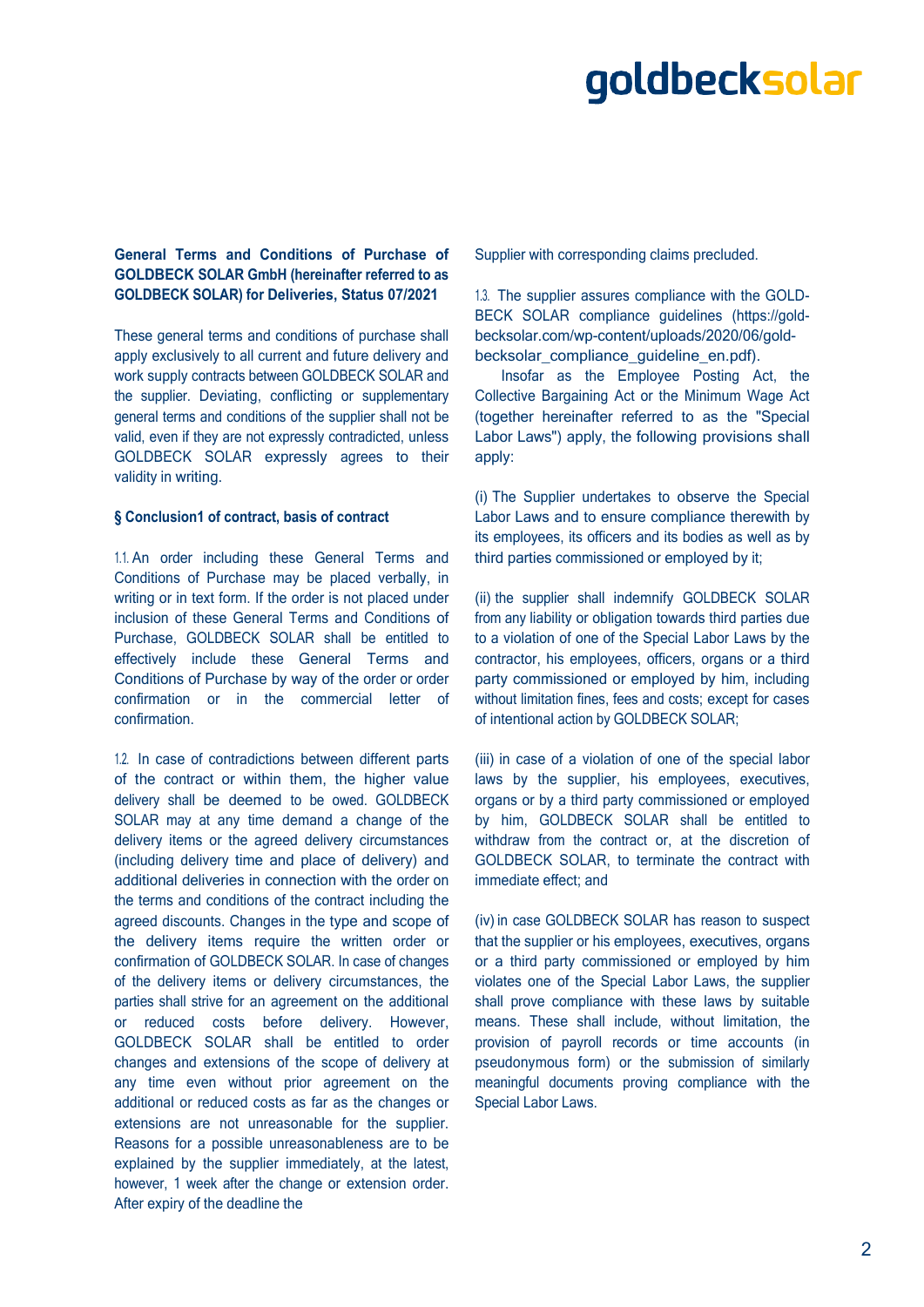#### **§ Transfer of2 risk, ownership rights**

2.1. Unless otherwise agreed in the individual case, the risk of performance shall pass to GOLDBECK SOLAR upon acceptance of the delivery items by GOLDBECK SOLAR at the agreed place. The same shall apply to acceptances with regard to partial deliveries, insofar as such have been agreed in writing by the parties in the individual case.

2.2. The ownership of delivery items shall pass to GOLDBECK SOLAR with this delivery or with the payment of the corresponding payment milestone, whichever is earlier, irrespective of whether these delivery items are specified in detail in the contract or are otherwise delivered by the supplier or at his instigation at the agreed place of delivery for the fulfilment of the contract. The supplier shall not declare a single retention of title. All extended or prolonged reservations of title are excluded.

#### **§ Prices3, terms of payment, invoice**

3.1. All prices shall apply to the complete, faultless delivery of all delivery items required for the intended purpose of use, about which the supplier has to inform GOLD-BECK SOLAR sufficiently in case of doubt, and, in case of lack of necessity, to the delivery of all delivery items required for the intended purpose of use and, insofar as their transport by the supplier has also been agreed in the contract, The supplier shall be liable for the insurance of the delivery items against damage, destruction and deterioration to the extent customary in the market, their packaging suitable for the intended transport and the return of the packaging, customs and other import formalities and permits as well as for all additional services and special services which are necessary for the functional delivery owed under the contract.

3.2. All invoices shall state the order number, the purchase order number, the ship-to party and the vendor number (if available) and shall otherwise comply with the statutory requirements. The invoices are to be sent by the supplier in PDF format to the email address

invoice@goldbecksolar.com. If the invoicing is based on a contractually agreed measurement, the supplier has to send the invoice together with the measurement signed by GOLDBECK SO-LAR in a PDF file. If several invoices are sent, a PDF file is to be created for each invoice. Invoices without the aforementioned information and, if applicable, without the required measurement will be rejected. The supplier guarantees that he will meet his obligations towards the tax office, the employers' liability insurance association and the social insurance institutions in due time and in full. Corresponding proofs shall be enclosed to the invoices upon request of GOLDBECK SOLAR. The payment shall be made within days30 after receipt of the contractually agreed and verifiable invoice by GOLDBECK SOLAR.

3.3. For discount periods, the date of receipt of the invoice shall be decisive, or, if the corresponding delivery items are delivered later, the date of delivery of the delivery items.

### **§ Testing4 and execution obligations**

4.1 The supplier shall check all documents, plans, records and other information received from GOLDBECK SOLAR in connection with the present contract for completeness, correctness and suitability. The supplier shall enclose complete delivery bills to his deliveries and hand them over to GOLD- BECK SOLAR.

4.2 In the event of delivery of the delivery items by the Supplier, the Supplier shall comply with all applicable work safety, accident prevention and works regulations as well as the construction site and house rules at the place of delivery and shall fulfill the traffic safety obligations with regard to the execution of its delivery and included in the agreed price.

4.3 The supplier shall dispose of or take back waste, including packaging material, recycled material and hazardous waste, generated by his delivery in accordance with the applicable waste laws at his own expense.